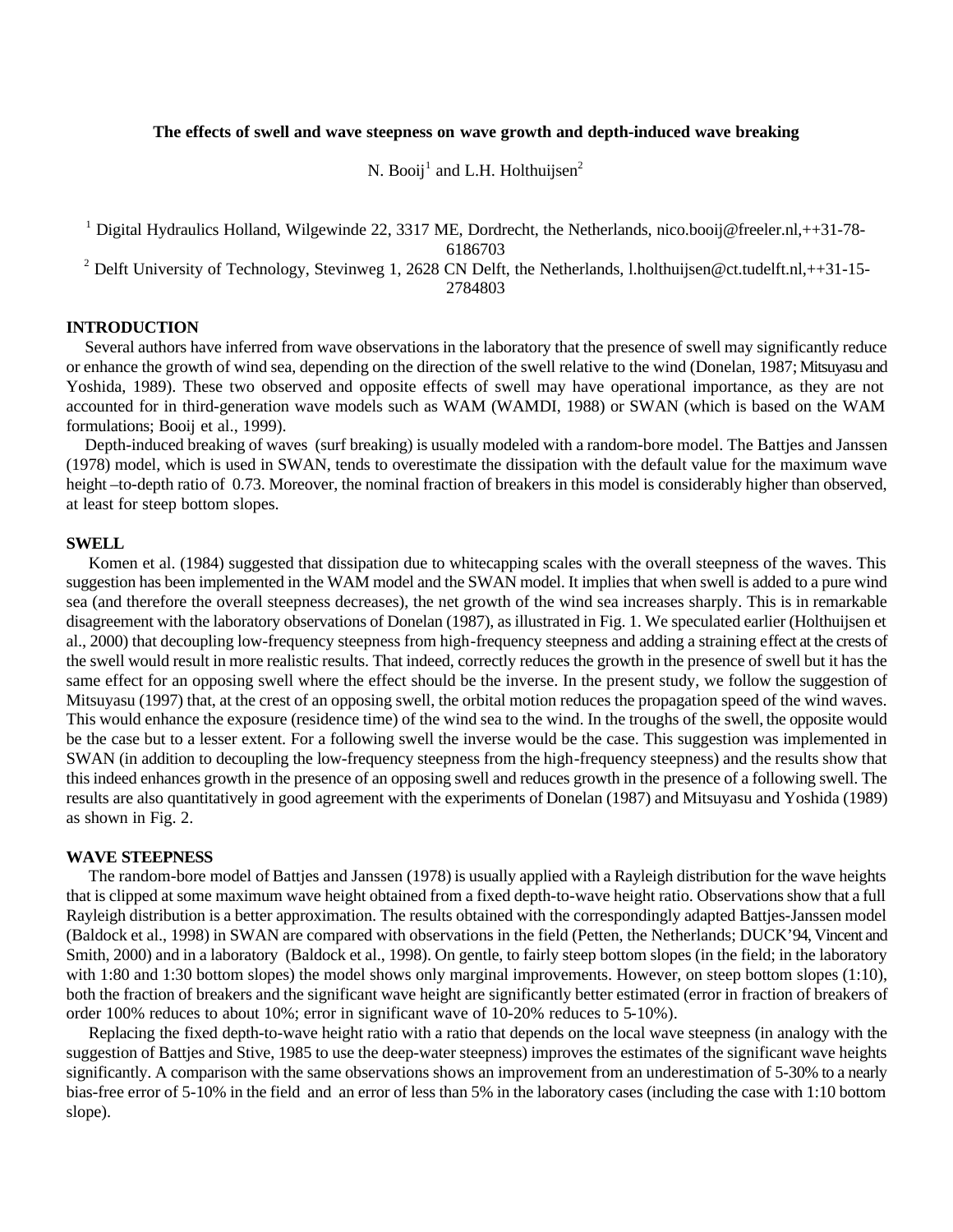#### **TESTBED**

The version of SWAN with the new codes will be applied to the ONR test bed that includes several dozen field cases and laboratory cases (Ris et al., 2002). The resulting scores will be presented.

### **REFERENCES**

Baldock, T.E., P. Holmes, S. Bunker and P. van Weert, 1998, *Coastal Engineering*, 34, pp. 173-196

Battjes, J.A. and J.P.F.M. Janssen, 1978, *Proc. 16th Int. Conf. Coastal Engineering*, ASCE, 569-587

Booij, N. et al., 1999, *J.Geoph.Research*, 104, C4, 7649- 7666

Donelan, M.A., 1987, *Johns Hopkins APL Technical Digest*, 8, 1, 18-23

Holthuijsen, L.H, R.C. Ris, N. Booij and E.Cecchi, 2000, *Proc. 27th Int. Conf. Coastal Engng*., Sydney, p. 346-354 Komen, G.J., S. Hasselmann, and K. Hasselmann, 1984, *J. Phys. Oceanogr.*, **14**, 1271-1285

Mitsuyasu, H. and Y. Yoshida, 1989*, Bul. Res. Inst. Appl. Mech., Kyushu Univ*. (in Japanese), 63, 47-71

Mitsuyasu, H., 1997, *Int. J. Off. and Polar Eng*., 7, 4, 241-245

Ris, R.C., L.H. Holthuijsen, J. M.Smith, N. Booij and A. van Dongeren, 2002, 28*th Int. Conf. Coastal Engineering*, ASCE

Vincent, C.L. and J. Smith, 2000, *personal communication*

WAMDI group, 1988, *J. Phys. Oceanogr.*, **18**, 1775-1810



Fig. 1 The observations of Donelan (1987) and of Mitsuyasu and Yoshida (1989) and the results of the WAM III model. Upper panels = wind sea generated in a wind flume without swell. Lower panels = wind sea generated by wind in the presence of mechanically generated swell, left = following swell, right = opposing swell. In the observations, the wind sea is suppressed by the following swell (lower left panel) and enhanced by the opposing swell (lower right panel). WAM III performs poorly for the following swell but it performs well for the opposing swell.